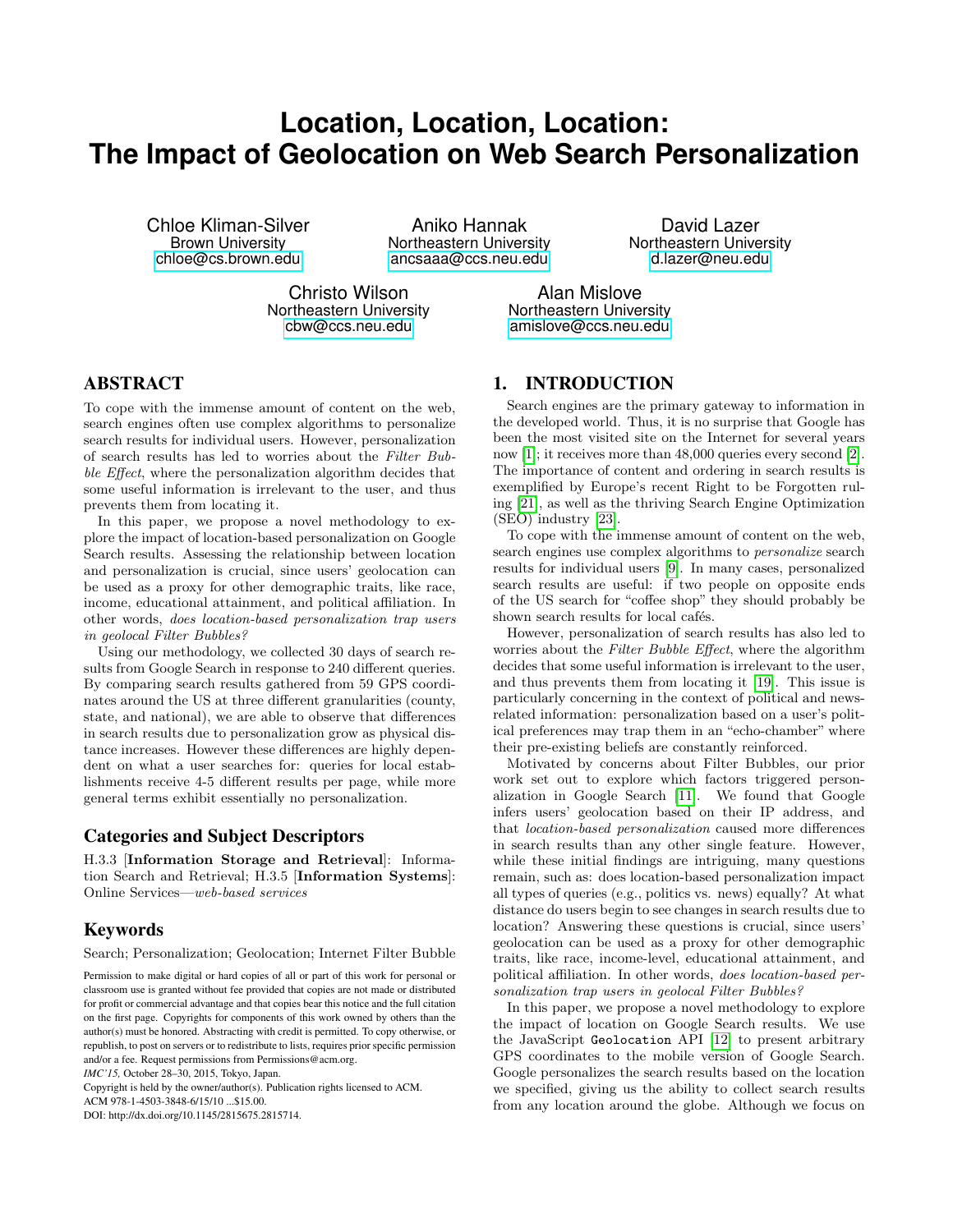<span id="page-1-1"></span>

Table 1: Example controversial search terms.

Google Search in the US, our methodology is general, and could easily be applied to other search engines like Bing.

Using our methodology, we collected 30 days of search results from Google Search in response to 240 different queries. By selecting 75 GPS coordinates around the US at three granularities (county, state, and national), we are able to examine the relationship between distance and location-based personalization, as well as the impact of location-based personalization on different types of queries. We make the following observations:

- As expected, the differences between search results grows as physical distance between the locations of the users increases.
- However, the impact of location-based personalization changes depending on the query type. Queries for politicians' names (e.g., "Joe Biden") and controversial topics ("abortion") see minor changes, while queries for local terms ("airport") are highly personalized.
- Surprisingly, only 20-30% of differences are due to Maps embedded in search results. The remainder are caused by changes in "normal" search results.
- Also surprisingly, the search results for *local* terms are extremely noisy, i.e., two users making the same query from the same location at the same time often receive substantially different search results.

Outline. The rest of the paper is organized as follows: in Section [2,](#page-1-0) we give an overview of our data collection methodology, and then present analysis and findings in Section [3.](#page-3-0) We discuss related work in Section [4](#page-5-0) and conclude in Section [5.](#page-5-1)

# <span id="page-1-0"></span>2. METHODOLOGY

Our goal is to explore the relationship between geolocation and personalization on Google Search. Thus, we require the ability to send identical queries to Google Search, at the same moment in time, from different locations. In this section, we explain our methodology for accomplishing these goals. First, we introduce the locations and search terms used in our study. Next, we explain our technique for

<span id="page-1-2"></span>

Figure 1: Example search results from the mobile version of Google Search.

querying Google Search from arbitrary locations, and how we parsed Google Search results. Finally, we discuss how we quantify differences between pages of search results.

## 2.1 Locations and Search Terms

Locations. First, we must choose the locations in which to execute queries. We decided to focus our study on Ohio, since it is known to be a "battleground" state in US politics. This property is important, since we want to examine whether demographics like political affiliation correlate with location-based personalization.

Overall, we picked 66 locations for our study spread across three granularities. For nation-level, we chose the centroids of 22 random states in the United States. For state-level, we chose the centroids of 22 random counties within Ohio. On average, these counties 100 miles apart. Finally, for countylevel, we chose the centroids of 15 voting districts in Cuyahoga County, which is the most populous county in Ohio. On average, these voting districts are 1 mile apart. By examining locations in different granularities, we will be able to observe changes in search results across small, medium, and large-scale distances. This also gives us the ability to compare search results served in places with different demographics characteristics.

Search Terms. Next, we must select search terms for our study. We built a corpus of 240 queries that fall into three categories: 33 local queries, 87 controversial queries, and 120 names of politicians. Local queries correspond with physical establishments, restaurants, and public services such as "bank", "hospital", and "KFC". We chose these terms because we expect them to produce search results that are heavily personalized based on location, i.e., we treat them as an upper-bound on location-based personalization.

For politicians, we selected 11 members of the Cuyahoga County Board, 53 random members of the Ohio House and Senate, all 18 members of the US Senate and House from Ohio, 36 random members of the US House and Senate not from Ohio, Joe Biden, and Barack Obama. For national figures like Barack Obama, we do not expect to see differences in search results due to location; however, it is not clear how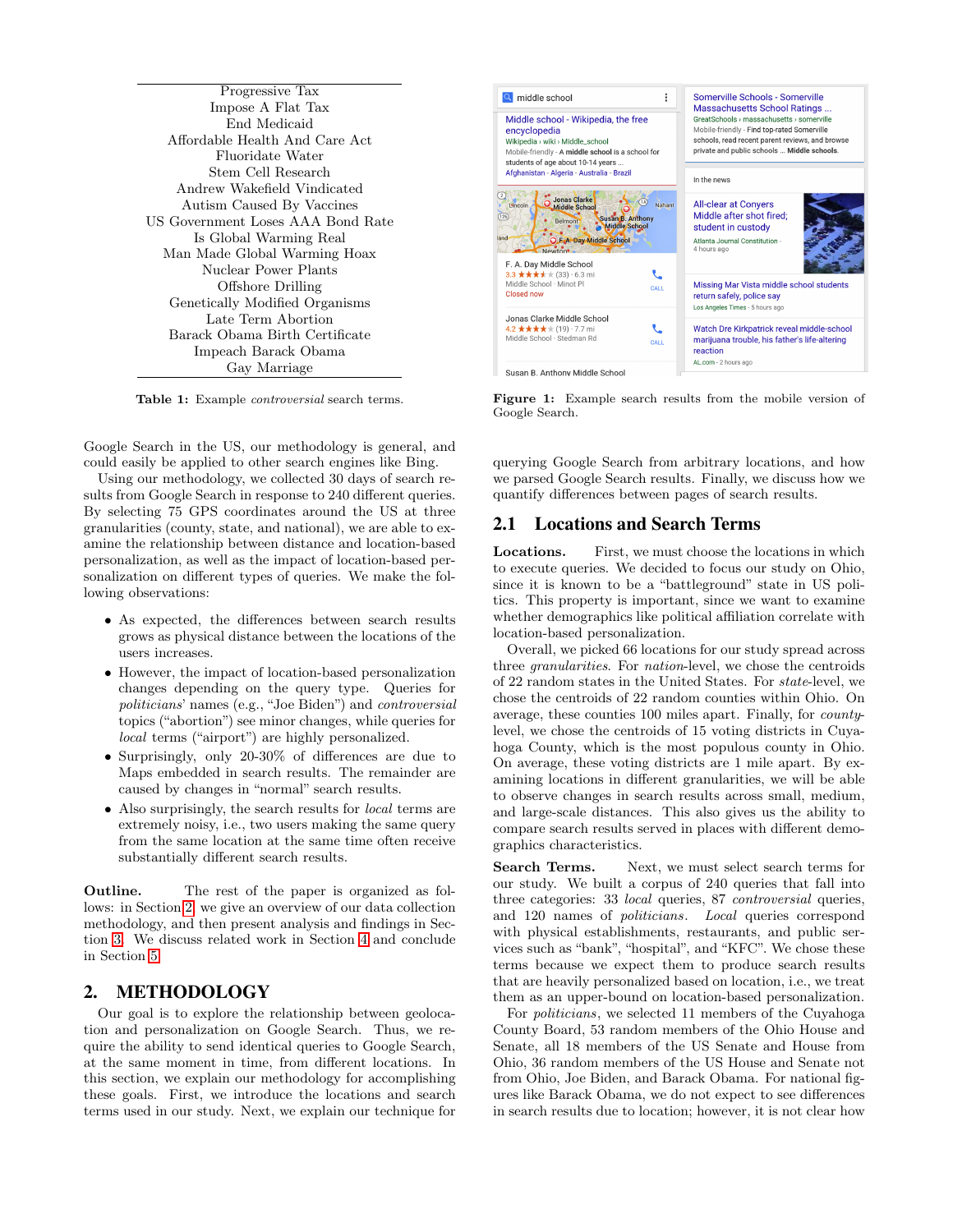<span id="page-2-0"></span>

Figure 2: Average noise levels across different query types and granularities. Error bars show standard deviations.

Google Search handles queries for state- and county-level officials inside and outside their home territories.

Finally, our controversial terms are news or politicsrelated issues like those shown in Table [1.](#page-1-1) We chose these terms because it would be concerning if Google Search personalized search results for them based on location. To avoid possible external bias, we picked search terms that, to the best of our knowledge, were not associated with specific news-worthy events at the time of our experiments. Although we cannot completely rule out the possibility that exonegous events impacted the search results, we note that such an event would impact each treatment equally, and thus would likely not impact our findings.

#### <span id="page-2-1"></span>2.2 Data Collection and Parsing

Our methodology for gathering data from Google Search is based on the techniques presented in our prior work et al. [\[10,](#page-6-8)[11\]](#page-6-6), with one key difference. As in prior work, we use PhantomJS [\[20\]](#page-6-9) to gather data, since it is a full implementation of a WebKit browser. We wrote a PhantomJS script that takes a search term and a latitude/longitude pair as input, loads the mobile version of Google Search, executes the query, and saves the first page of search results.

Unlike prior work [\[11\]](#page-6-6), we targeted the mobile version of Google Search because it uses the JavaScript Geolocation API [\[12\]](#page-6-7) to query the user's precise location. By overriding the Geolocation API in our PhantomJS script, we can feed the coordinates specified on the command line to Google Search, thus giving us the ability to run queries that appear to Google as if they are coming from any location of our choosing. We distributed our query load over 44 machines in a single /24 subnet to avoid being rate-limited by Google. Finally, all of our experimental treatments were repeated for 5 consecutive days to check for consistency over time.

Validation. To make sure that Google Search personalizes search results based on the provided GPS coordinates rather than IP address, we conducted a validation experiment. We issued identical controversial queries with the same exact GPS coordinate from 50 different Planet Lab machines across the US, and observe that 94% of the search results received by the machines are identical. This confirms that Google Search personalizes search results largely based on the provided GPS coordinates rather than the IP address. Furthermore, Google Search reports the user's precise location at the bottom of search results, which enabled us to manually verify that Google was personalizing search results correctly based on our spoofed GPS coordinates.

Browser State. To control for personalization effects due to the state of the browser, all of our treatments were configured and behaved identically. The script presented the User-Agent for Safari 8 on iOS, and all other browser attributes were the same across treatments, so each treatment should present an identical browser fingerprint. Furthermore, we cleared all cookies after each query, which mitigates personalization effects due to search history, and prevents Google from "remembering" a treatments prior location. Lastly, we note that prior work has shown that Google Search does not personalize search results based on the user's choice of browser or OS [\[11\]](#page-6-6).

Controlling for Noise. Unfortunately, not all differences in search results are due to personalization; some may due to noise. As in our prior work [\[10,](#page-6-8) [11\]](#page-6-6), we take the following precautions to minimize noise:

- 1. All queries for term  $t$  are run in lock-step, to avoid changes in search results due to time.
- 2. We statically mapped the DNS entry for the Google Search server, ensuring that all our queries were sent to the same datacenter.
- 3. Google Search personalizes search results based on the user's prior searches during the last 10 minutes [\[11\]](#page-6-6). To avoid this confound, we wait 11 minutes between subsequent queries.

However, even with these precautions, there may still be noise in search results (e.g., due to A/B testing). Thus, for each search term and location, we send two identical queries at the same time. By comparing each result with its corresponding control, we can measure the extent of the underlying noise. When comparing search results from two locations, any differences we see above the noise threshold can then be attributed to location-based personalization.

Parsing. As shown in Figure [1,](#page-1-2) Google Search on mobile renders search results as "cards". Some cards present a single result (e.g., "Somerville Schools"), while others present a meta-result (e.g., locations from Google Maps or a list of "In the News" articles). In this study, we parse pages of search results by extracting the first link from each card, except for Maps and News cards where we extract all links. Thus, we observe 12–22 search results per page.

#### 2.3 Measuring Personalization

As in our prior work [\[11\]](#page-6-6), we use two metrics to compare pages of search results. First, we use Jaccard Index to examine the overlap: a Jaccard Index of 0 represents no overlap between the pages, while 1 indicates they contain the same search results (although not necessarily in the same order). Second, we use edit distance to measure reordering of search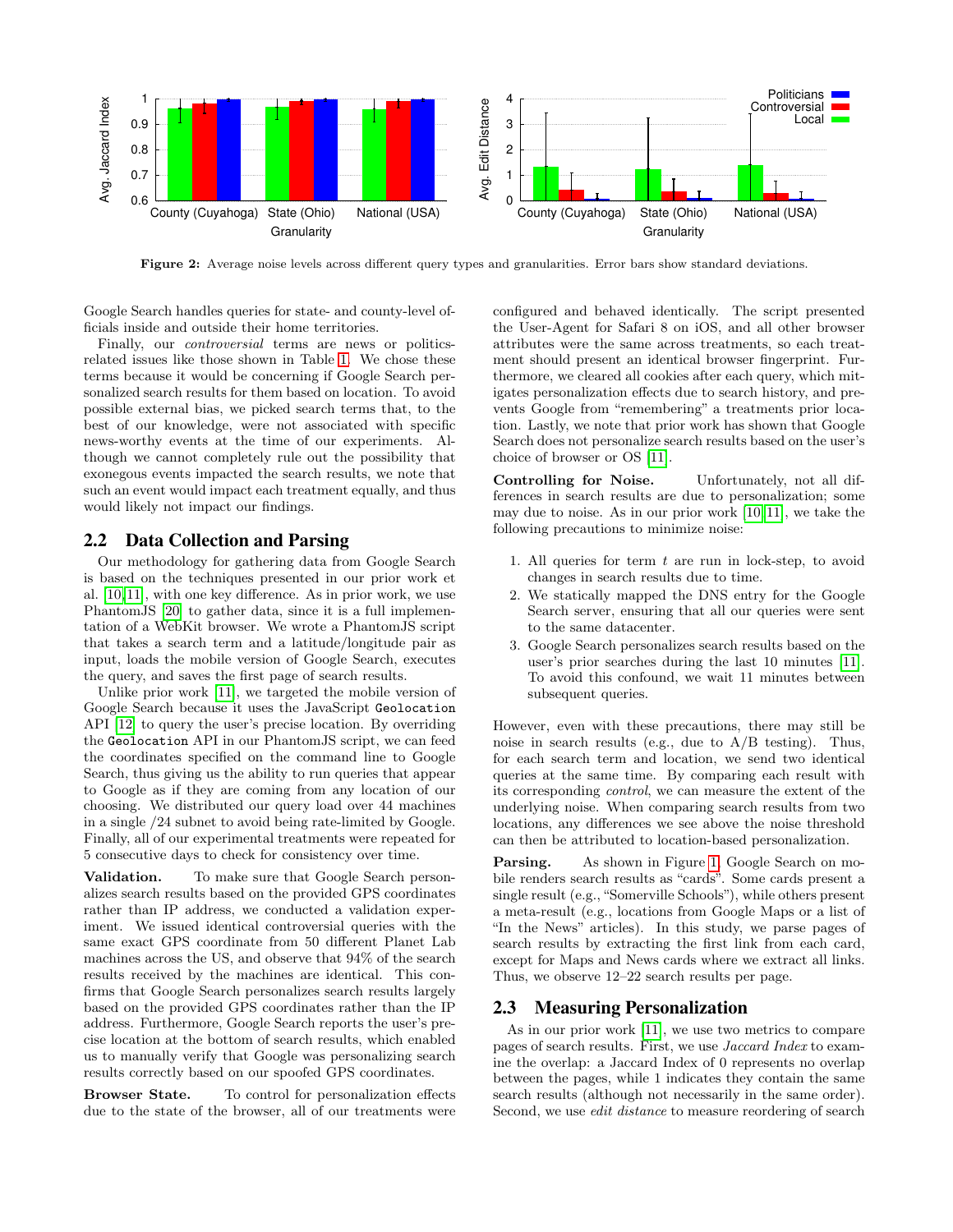<span id="page-3-1"></span>

Figure 3: Noise levels for local queries across three granularities.

results. Edit distance calculates the number of additions, deletions, and swaps necessary to make two lists identical.

## <span id="page-3-0"></span>3. ANALYSIS AND FINDINGS

Using the methodology described in Section [2,](#page-1-0) we collected 30 days of data from Google Search. We executed the 120 local and controversial queries once per day for five straight days in the county, state, and national locations (so, 15 days total). We then repeated this process with the 120 politicians. Using this dataset, we analyze the impact of location-based personalization on Google Search results.

#### 3.1 Noise

To start, we examine whether there is noise in our search results. To calculate noise, we compare the search results received by treatments and their controls, i.e., two browsers that are running the same queries at the same time from the same locations.

Unlike prior work [\[11\]](#page-6-6), we find that Google Search results are noisy. Figure [2](#page-2-0) shows the average Jaccard Index and edit distance for all treatment/control pairs broken down by granularity and query types (values are averaged over all queries of the given type over 5 days). We make three observations. First, we see that local queries are much noiser than controversial and politician queries, in terms of result composition (shown by Jaccard) and reordering (shown by edit distance). Second, not only do local queries have more differences on average, but we also see that they have more variance (indicated by the standard deviation error bars). Third, we observe that noise is independent of location, i.e., the level of noise is uniform across all three granularities.



Figure 4: Amount of noise caused by different types of search results for local queries.

Search Terms. Given the high standard deviations for local queries, we pose the question: do certain search terms exhibit more noise than others? To answer this, we calculate the Jaccard Index and edit distance for each search term separately. Figure [3](#page-3-1) shows the *local* queries along the  $x$ axis, with the average edit distance for each query along the y-axis. The three lines correspond to search results gathered at different granularities; for clarity, we sort the  $x$ -axis from smallest to largest based on the *national* locations.

Figure [3](#page-3-1) reveals a divide between the queries: brand names like "Starbucks" tend to be less noisy than generic terms like "school". We observe similar trends for Jaccard Index. We examine this observation further next, when we look at the impact of different types of search results.

Search Result Types. To isolate the source of noise. we analyze the types of search results returned by Google Search. As described in Section [2.2,](#page-2-1) Google Search returns "typical" results, as well as Maps and News results. We suspect that Maps and News results may be more heavily impacted by location-based personalization, so we calculate the amount of noise that can be attributed to search results of these types separately. Intuitively, we simply calculate Jaccard and edit distance between pages after filtering out all search results that are not of type t.

Figure [4](#page-3-1) shows the amount of noise contributed by Maps and News results for each query, along with the overall noise. Figure [4](#page-3-1) focuses on the edit distance for local queries at county granularity, but we see similar trends at other granularities, and for Jaccard values. We observe that Maps results are responsible for around 25% of noise (calculated as the total number of search result changes due to Maps, di-

<span id="page-3-2"></span>

Figure 5: Average personalization across different query types and granularities. Black bars shows average noise levels from Figure [2.](#page-2-0)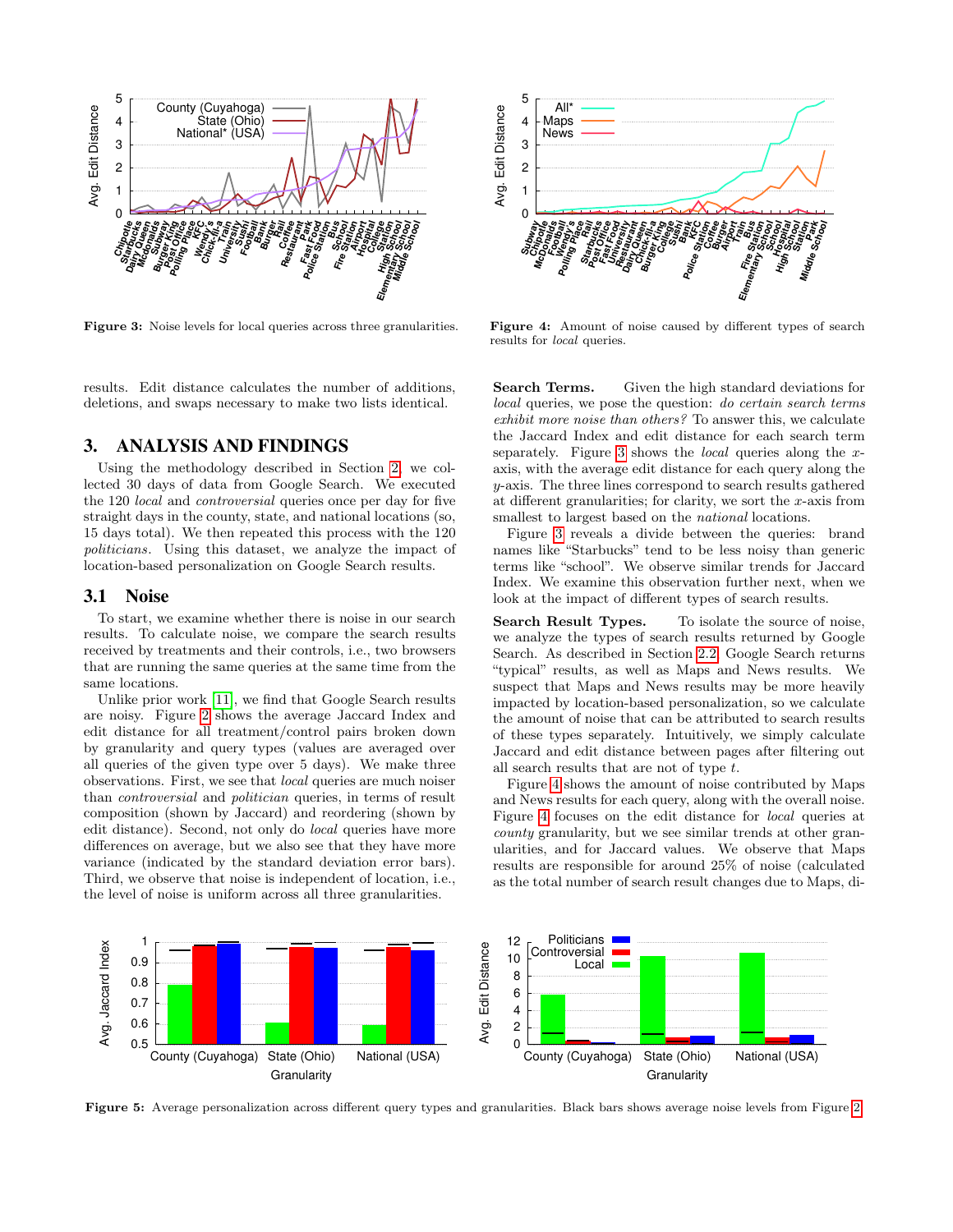vided by the overall number of changes), while News results cause almost zero noise. After some manual investigation we found that most differences due to Maps arise from one page having Maps results and the other having none. However, we also found cases where both queries yield Maps that highlight a different set of locations. Surprisingly, searches for specific brands typically do not yield Maps results, hence the low noise levels for those search terms.

Although we do not show the findings here due to space constraints, we observe the reverse effect for controversial queries: 6-17% of noise in such queries is due to News, while close to 0 is due to Maps. However, as Figure [2](#page-2-0) shows, the level of noise in controversial queries is low overall.

#### 3.2 Personalization

Now that we have quantified the noise in our dataset, we focus on answering the following two questions. First, do certain types of queries trigger more personalization than others? Second, how does personalization change as the distance between two locations grows?

Figure [5](#page-3-2) shows the average Jaccard Index and edit distance values for each query category at each granularity. Values are averaged across all queries of the given types across 5 days. Recall that in the previous section, we were comparing treatments to their controls in order to measure noise; in this section, we are comparing all pairs of treatments to see if search results vary by location. For the sake of comparison, the average noise levels seen in Figure [2](#page-2-0) are shown as horizontal black lines in Figure [5.](#page-3-2)

The first takeaway from Figure [5](#page-3-2) is that local queries are much more personalized than controversial and politicians queries. The Jaccard index shows that 18-34% of the search results vary based on location for local queries, while the edit distance shows that 6-10 URLs are presented in a different order (after subtracting the effect of noise). Controversial and politician queries also exhibit small differences in Figure [5,](#page-3-2) but the Jaccard and edit distance values are very close to the noise-levels, making it difficult to claim that these changes are due to personalization.

The second takeaway from Figure [5](#page-3-2) is that personalization increases with distance. The change is especially high between the county- and state-levels, with 2 additional search results changed and 4 reordered. As expected, this indicates that differences due to location-based personalization grow with geographic distance.

Search Terms. Our next step is to examine how personalization varies across search terms. As before, we focus on local queries since they are most impacted by personalization. Figure [6](#page-4-0) shows the edit distances for each local search term at each granularity (with the  $x$ -axis sorted by the national-level values). The significant increase in personalization between *county*- and *state*-level search results is again apparent in this figure.

Overall, we see that location-based personalization varies dramatically by query. The number of search results that change is between 5 and 17, where 17 is essentially all search results on the page. We also notice that (similar to our observations about noise) general terms such as "school" or "post office" exhibit higher personalization than brand names.

The analogous plots for politicians and controversial queries show similar trends as Figure [6,](#page-4-0) but with much lower overall personalization. However, there are a few exceptional

<span id="page-4-0"></span>

Figure 6: Personalization of each search term for *local* queries.

<span id="page-4-1"></span>

Figure 7: Amount of personalization caused by different types of search results.

search terms. In the case of *politicians*, these exceptions are common names such as "Bill Johnson" or "Tim Ryan", so it is likely that the differences stem from ambiguity. In the case of controversial terms, the most personalized queries are "health", "republican party", and "politics".

Search Result Types. It is not terribly surprising that Google personalizes Maps and News results based on location. However, we find that personalization of Maps and News results only explains a small portion of the differences we observe.

Figure [7](#page-4-1) breaks down the overall edit distance values into components corresponding to News, Maps, and all other search results, for each granularity and query type. For controversial queries, 6-18% of the edit distance can be attributed to News results, and interestingly, this fraction increases from county to nation granularity. A different composition is seen for local queries: 18-27% of differences are caused by Maps results. The takeaway is that, surprisingly, the vast majority of changes due to location-based personalization impact "typical" results.

Consistency Over Time. Thus far, all of our plots have presented values averaged over 5 days. To determine whether personalization is consistent over time, we plot Figure [8.](#page-5-2) In this figure, we choose one location in each granularity to serve as the baseline. The red line plots the average edit distance when comparing the baseline to its control (i.e., the red line shows the noise floor); each black line is a comparison between the baseline and another location at that granularity. We focus on local queries since they are most heavily personalized.

Figure [8](#page-5-2) shows that the amount of personalization is stable over time. Politicians and controversial terms show the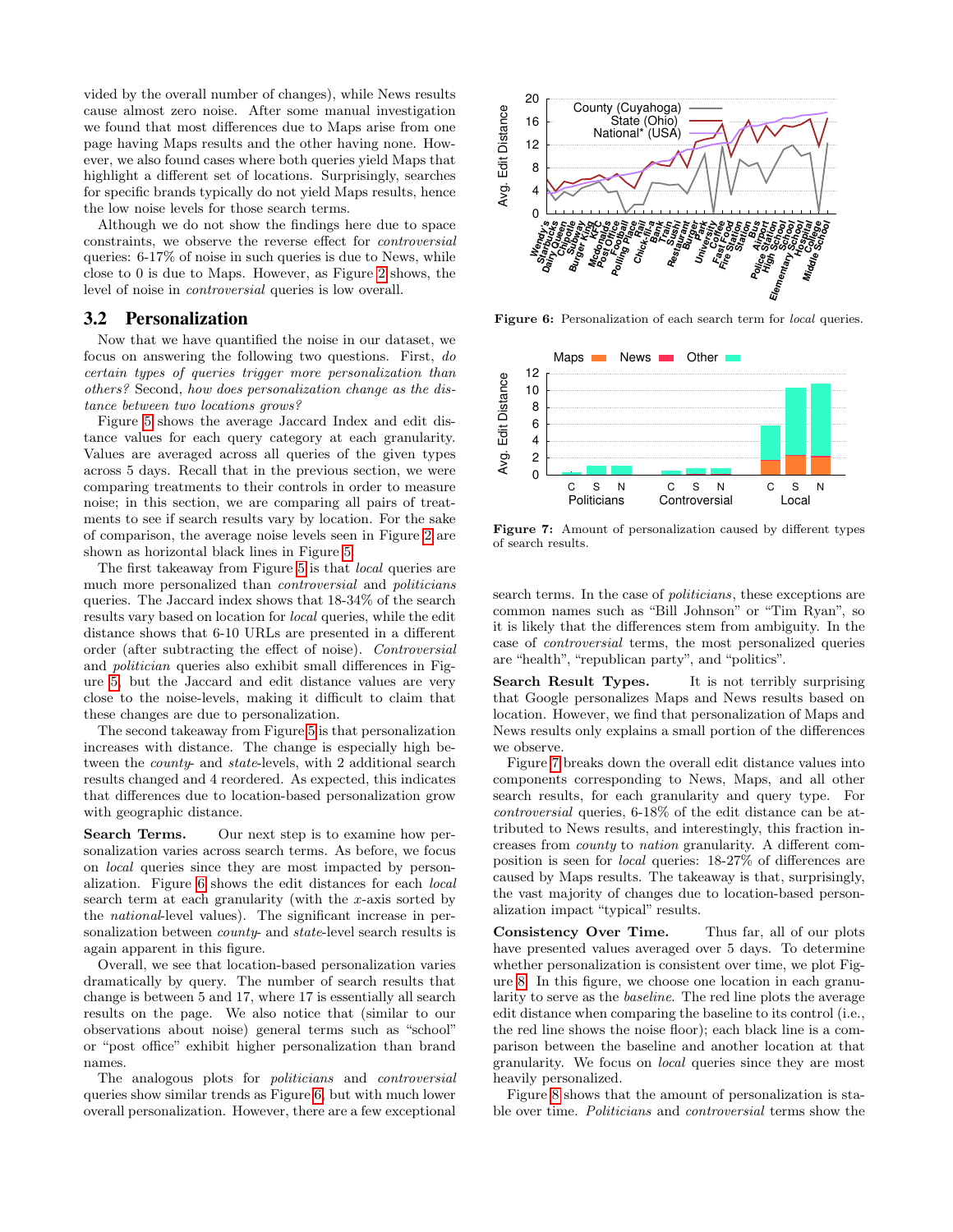<span id="page-5-2"></span>

Figure 8: Personalization of 25 locations, each compared to a baseline location, for *local* queries. The red line compares two treatments at the baseline location (i.e., the experimental control), and thus shows the noise floor.

same trend but with lower personalization overall (findings not shown). As expected, we see a wide gulf between the baseline and other locations at state and nation granularity, since search results are extremely different at these long distances. However, interestingly, we see that some locations "cluster" at the county-level, indicating that some locations receive similar search results to the baseline.

**Demographics.** To investigate why certain locations cluster at the county-level, we examined many potential correlations between all pairs of county-level locations. This included correlations based on distance (i.e., do closer locations tend to cluster), as well as 25 demographic features like population density, poverty, educational attainment, ethnic composition, English fluency, income, etc. Unfortunately, we were unable to identify any correlations that explain the clustering of locations. Based on this analysis, it appears that Google Search does not use demographic features to implement location-based personalization.

## <span id="page-5-0"></span>4. RELATED WORK

Search Personalization. Many researchers have investigated strategies for personalizing search engines in order to increase the quality of results [\[8,](#page-6-10) [17,](#page-6-11) [18\]](#page-6-12). Dou et al. and Micarelli et al. survey several different personalization techniques [\[4,](#page-6-13)[14\]](#page-6-14) to determine what features improve search results the most. Several studies have specifically focused on the importance of location in search personalization: [\[3,](#page-6-15) [26\]](#page-6-16) use linguistic tools to infer geo-intention from search queries, while [\[25,](#page-6-17) [26\]](#page-6-16) focuses on location relevance of webpage content to the given search query.

Auditing Algorithms. In contrast to studies that aim to develop new personalization algorithms, a recent line of work measures deployed personalization systems to understand their impact on users. Latanya Sweeney examined Google Adsense and uncovered that the system serves ads in a racially biased manner [\[22\]](#page-6-18). Our prior work [\[11\]](#page-6-6) as well as Bobble [\[24\]](#page-6-19) examine how Google Search personalizes search results, and find that geolocation is one of the features used by the algorithm. However, these studies only examine the impact of IP address geolocation, and only at course-grained locations (e.g., different states and countries). Other studies have examined the effects of algorithmic personalization on the Facebook News Feed [\[5,](#page-6-20) [6\]](#page-6-21), e-commerce [\[10,](#page-6-8) [15,](#page-6-22) [16\]](#page-6-23), and online ads [\[7,](#page-6-24) [13\]](#page-6-25).

#### <span id="page-5-1"></span>5. CONCLUDING DISCUSSION

In this paper, we present a detailed analysis of locationbased personalization on Google Search. We develop a novel methodology that allows us to query Google from any location around the world. Using this technique we sent 3,600 distinct queries to Google Search over a span of 30 days from 59 locations across the US.

Our findings show that location does indeed have a large impact on search results, and that the differences increase as physical distance grows. However, we observe many nuances to Google's implementation of location-based personalization. First, not all types of queries trigger the algorithm to the same degree: politicians are essentially unaffected by geography; controversial terms see small changes due to News; and local terms see large differences due to changes in Maps and normal results. Second, not all queries expected to trigger location-personalization do: for example, search results for brand names like "Starbucks" do not include Maps.

Finally, and most surprisingly, we also discover that Google Search returns search results that are very noisy, especially for local queries. This non-determinism is puzzling, since Google knows the precise location of the user (during our experiments), and thus should be able to quickly calculate the closest set of relevent locations.

Much work remains to be done. Our methodology can easily be extended to other countries and search engines. We also plan on further investigating the correlations between demographic features and search results. Additional content analysis on the search results may help us uncover the specific instances where personalization algorithms reinforce demographic biases.

The full list of query terms, as well as our source code and data, are all open-source and available at our website:

#### <http://personalization.ccs.neu.edu>

#### Acknowledgements

We thank the anonymous reviewers and our shepherd, Matthew Luckie, for their helpful comments. We also thank Arash Molavi Kakhki for developing the JavaScript reimplementation of the Geolocation API used in this project. This research was supported in part by NSF grants CNS-1054233, CNS-1319019, and CHS-1408345. Any opinions, findings, and conclusions or recommendations expressed in this material are those of the authors and do not necessarily reflect the views of the NSF.